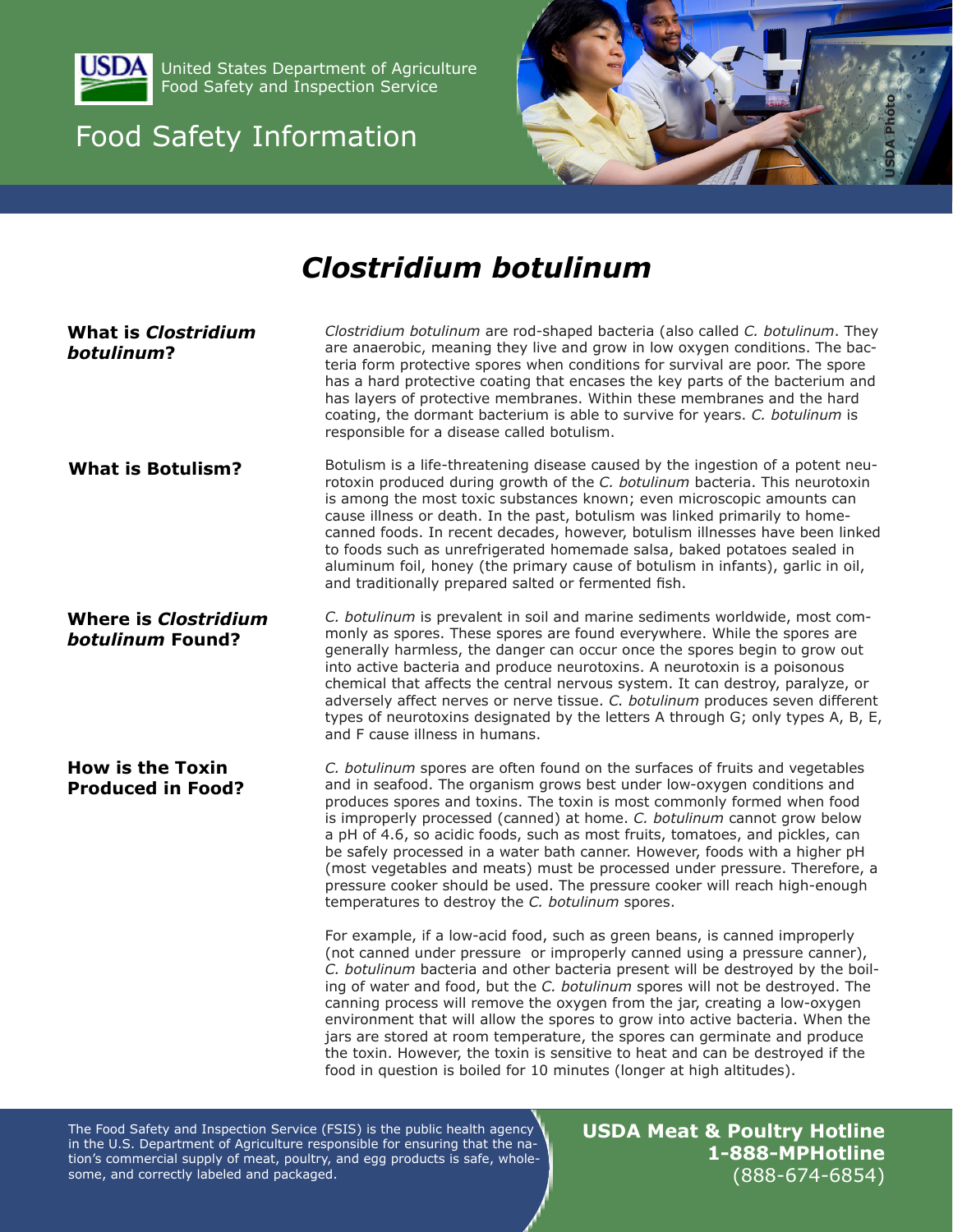| <b>The Disease</b>                                                 | Botulism is a paralyzing disease affecting the body's nervous system that is<br>caused by the ingestion of one of the potent neurotoxins produced by<br>C. botulinum bacterium. This neurotoxin is among the most toxic substances<br>known; even microscopic amounts can cause illness.                                                                                                                                                                                                                                                                                                                                                                                                                                                                                                                                                                 |
|--------------------------------------------------------------------|----------------------------------------------------------------------------------------------------------------------------------------------------------------------------------------------------------------------------------------------------------------------------------------------------------------------------------------------------------------------------------------------------------------------------------------------------------------------------------------------------------------------------------------------------------------------------------------------------------------------------------------------------------------------------------------------------------------------------------------------------------------------------------------------------------------------------------------------------------|
| <b>What are the Symptoms?</b>                                      | Symptoms of botulism usually appear within 12 to 36 hours after eating food<br>containing the neurotoxin, although there have been documented cases that<br>ranged from 4 hours to 8 days. The earlier the symptoms appear, the more<br>serious the disease. Treatment requires quick medical attention and an anti-<br>toxin.                                                                                                                                                                                                                                                                                                                                                                                                                                                                                                                           |
| <b>How Does the Illness</b><br>Occur?                              | Once in the body, the toxin binds to nerve endings that join muscles. This<br>prevents the nerves from signaling the muscles to contract. The first symp-<br>toms of botulism are nausea, vomiting, weakness, and vertigo (dizziness).<br>These are followed by neurological symptoms: visual impairments (blurred or<br>double vision), loss of normal throat and mouth functions (difficulty speak-<br>ing and swallowing; dry mouth, throat, and tongue; and sore throat), general<br>fatigue, lack of muscle coordination, and difficulty in breathing. Gastrointes-<br>tinal symptoms may include abdominal pain, diarrhea, or constipation. Death<br>is usually caused by respiratory failure and airway obstructions. When the<br>diaphragm and chest muscles become fully involved, breathing is affected<br>and results in death from asphyxia. |
|                                                                    | If botulism is caught in the early stages, the injection of an antitoxin can<br>lessen the severity of the disease by neutralizing any toxin that has not yet<br>bound to nerve endings. However, due to the risk of serious side effects, the<br>antitoxin cannot always be used. A human-derived antitoxin is used to treat<br>cases of infant botulism and is available from the California Department of<br>Public Health.                                                                                                                                                                                                                                                                                                                                                                                                                           |
| <b>What is Infant Botulism?</b>                                    | Infant botulism may affect infants under 12 months of age, but most com-<br>monly those under 2 months of age. It occurs when infants eat food, such<br>as honey, that contains spores of C. botulinum that germinate, colonize, and<br>produce neurotoxin in the infant's intestinal tract. For this reason, the U.S.<br>Food and Drug Administration, the Centers for Disease Control and<br>Prevention, and the American Academy of Pediatrics recommend that<br>honey not be given to children under 1 year of age. Also, fruits and<br>vegetables should be washed before being fed to infants.                                                                                                                                                                                                                                                     |
| <b>How Do Nitrates</b><br>and Nitrites Prevent<br><b>Botulism?</b> | Nitrites are used in certain cured meat and poultry products to inhibit the<br>growth of the bacterial spores of C. botulinum. The U.S. Department of Ag-<br>riculture (USDA) authorized the use of nitrite in meat and poultry products<br>beginning in 1925.                                                                                                                                                                                                                                                                                                                                                                                                                                                                                                                                                                                           |
|                                                                    | Nitrate and nitrites are different compounds made from nitrogen and oxygen<br>and are used in curing meats. (For more information on curing, see: http://<br>www.fsis.usda.gov/factsheets/ham/index.asp.) Both sodium nitrate and<br>potassium nitrate, along with nitrites, are used to cure or preserve meats by<br>slowing bacterial growth. They also prevent rancidity.                                                                                                                                                                                                                                                                                                                                                                                                                                                                             |
|                                                                    | Concern was raised in the early 1970s over the risk of nitrites reacting with<br>amines in food to create a class of carcinogenic compounds called nitrosa-<br>mines. Processors may use ascorbic acid (Vitamin C), erythorbic acid, or their<br>salts to accelerate the combination of nitrate with the meat components so<br>there will not be enough nitrite available during cooking to form nitrosamines<br>and to inhibit the formation of nitrosamines during curing. Most nitrites disap-<br>pear from the cured product as it combines with the meat after it has accom-<br>plished its curing effects. After cooking, as little as one-fourth may remain,<br>and over time, the amount further declines.                                                                                                                                       |